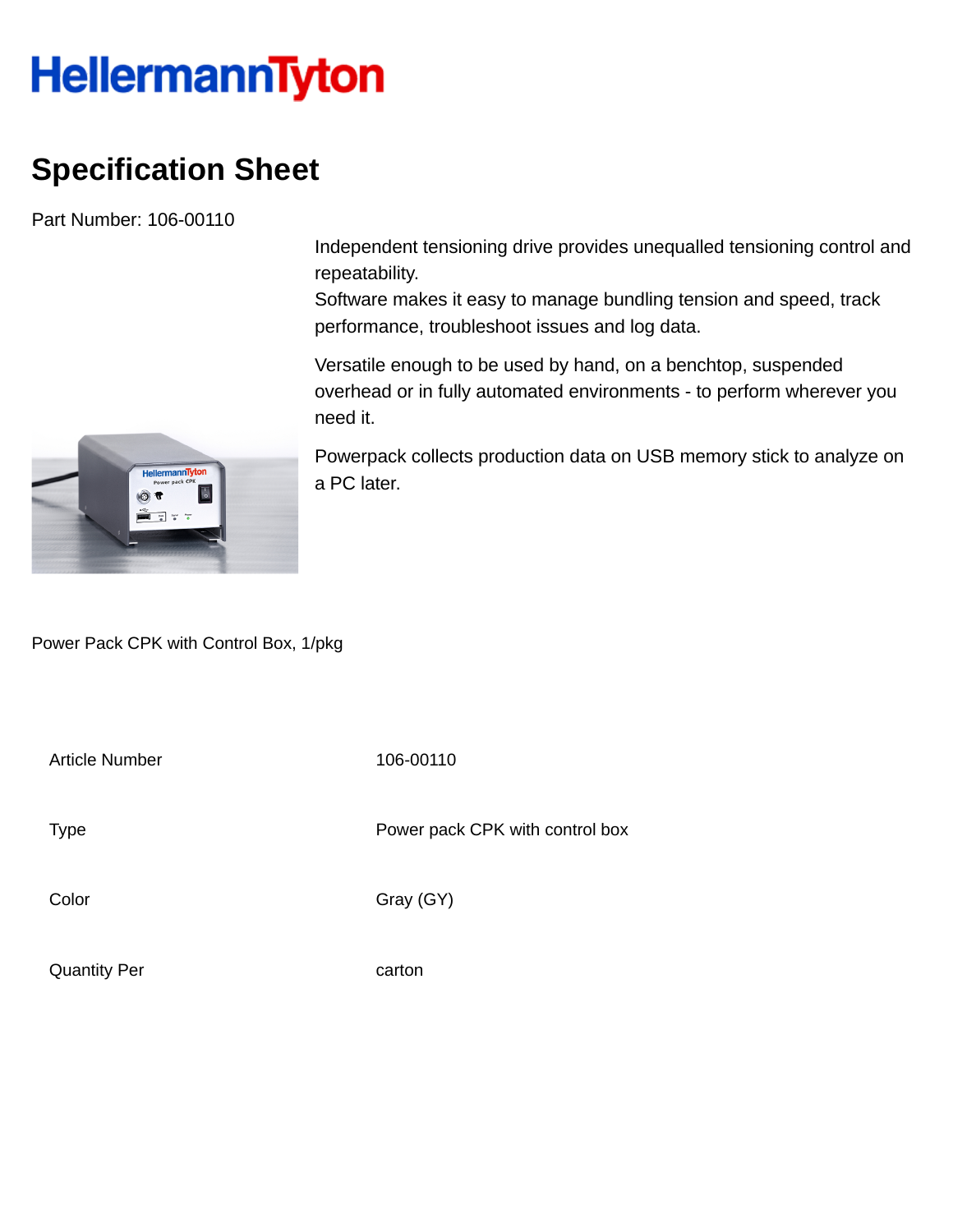| <b>Product Description</b>   | This accessory has the same functionality as item 106-00100 but with<br>the added connectors for using the AT2000 CPK automatic cable<br>tying tool in fully automated applications - robotics and PLCs, for<br>example. In addition to routing power to the tool, this accessory<br>collects the production data and information that can then be<br>analyzed on a PC to fine-tune processes. An onboard USB port is<br>used to offload data to USB drive. The Power Pack CPK with Control<br>Box also has the socket necessary to add an optional foot pedal. |
|------------------------------|-----------------------------------------------------------------------------------------------------------------------------------------------------------------------------------------------------------------------------------------------------------------------------------------------------------------------------------------------------------------------------------------------------------------------------------------------------------------------------------------------------------------------------------------------------------------|
| <b>Short Description</b>     | Power Pack CPK with Control Box, 1/pkg                                                                                                                                                                                                                                                                                                                                                                                                                                                                                                                          |
| <b>Global Part Name</b>      | Power pack CPK with control box-AL-GY                                                                                                                                                                                                                                                                                                                                                                                                                                                                                                                           |
|                              |                                                                                                                                                                                                                                                                                                                                                                                                                                                                                                                                                                 |
| Width W (Imperial)           | 2.56                                                                                                                                                                                                                                                                                                                                                                                                                                                                                                                                                            |
| Width W (Metric)             | 65.0                                                                                                                                                                                                                                                                                                                                                                                                                                                                                                                                                            |
| <b>Cable Ties</b>            | T18RA50, T18RA5000                                                                                                                                                                                                                                                                                                                                                                                                                                                                                                                                              |
| <b>Cycle Time</b>            | 0.8-1.2 sec. depending on quality and force                                                                                                                                                                                                                                                                                                                                                                                                                                                                                                                     |
| Power supply unit            | Electrical                                                                                                                                                                                                                                                                                                                                                                                                                                                                                                                                                      |
| <b>Tension Setting Tools</b> | Adjustable                                                                                                                                                                                                                                                                                                                                                                                                                                                                                                                                                      |
| <b>Power Supply</b>          | Power pack CPK                                                                                                                                                                                                                                                                                                                                                                                                                                                                                                                                                  |
|                              |                                                                                                                                                                                                                                                                                                                                                                                                                                                                                                                                                                 |
|                              |                                                                                                                                                                                                                                                                                                                                                                                                                                                                                                                                                                 |
| Material                     | Aluminum (AL)                                                                                                                                                                                                                                                                                                                                                                                                                                                                                                                                                   |

Material Shortcut **AL**